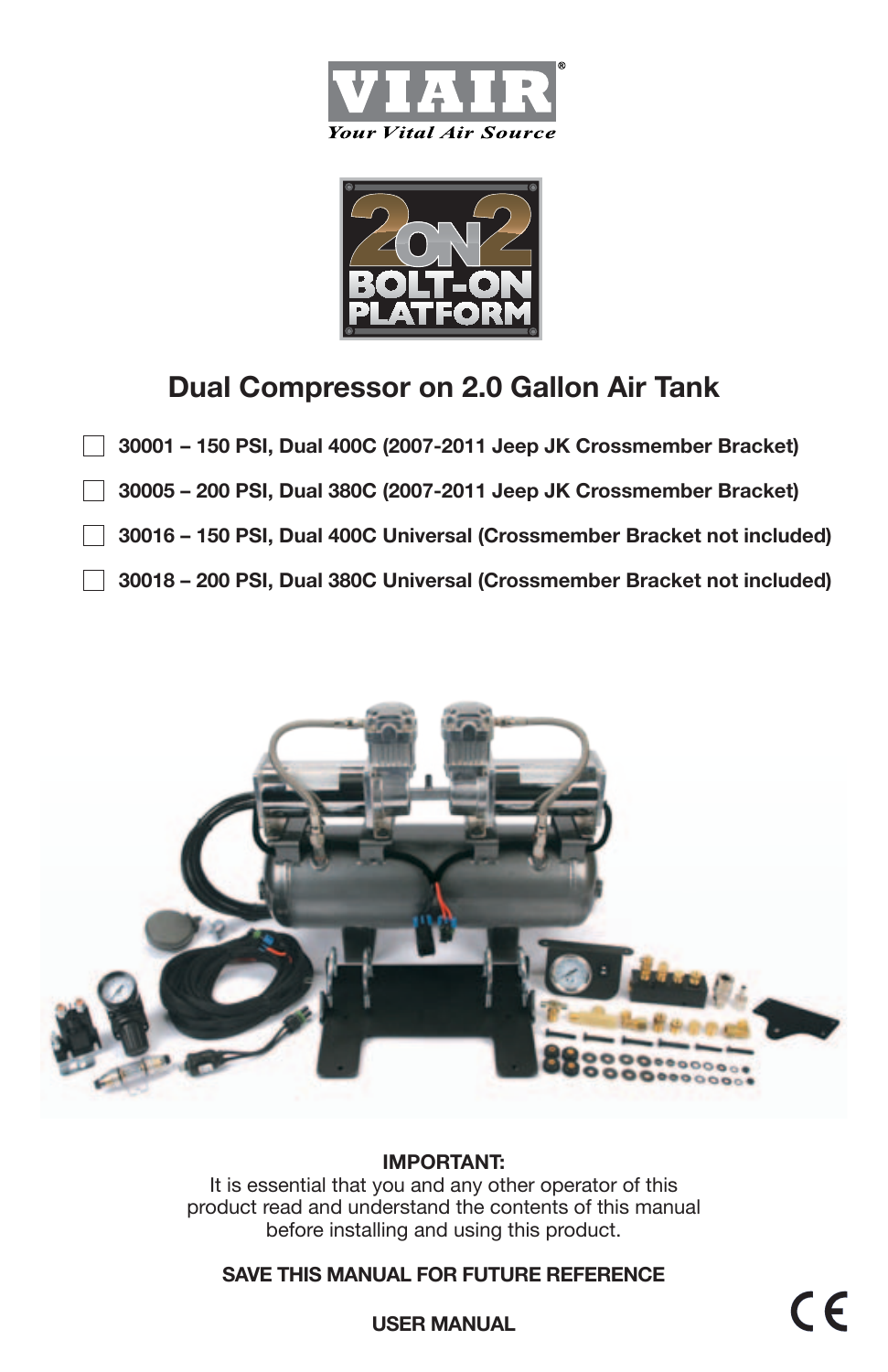# **IMPORTANT SAFETY INSTRUCTIONS**

#### **CAUTION - To reduce risk of electrical shock or electrocution:**

- Do not disassemble. Do not attempt repairs or modifications. Refer to qualified service agencies for all service and repairs.
- Do not use this product in or area where it can fall or be pulled into water or other liquids.
- Use this compressor with 12-volt DC systems only.
- Never leave product unattended during use.

#### **WARNING - To prevent injury:**

- Never allow children to operate this compressor. Close supervision is necessary when this compressor is being used near children.
- This compressor will become very hot during and immediately after use. Do not touch any part of this compressor with bare hands other than the ON/OFF switch during and immediately after use.
- Do not use this product near flames or explosive materials or where aerosol products are being used.
- Do not operate this product where oxygen is being administered.
- Do not pump anything other than atmospheric air.
- Never use this product while sleepy or drowsy.
- Do not use any tools or attachments without first determining maximum air pressure needed for that tool or attachment.
- Never point any air nozzle or air sprayer toward another person or any part of the body.
- This air compressor is equipped with an Automatic Reset Thermal Protector, and can automatically restart after the thermal protector resets. Always cut off power source when thermal protector becomes activated.
- Wear safety glasses or goggles when operating this product.
- Use only in well ventilated areas.

# **INSTALLATION**

Please read and follow the Installation Instruction carefully to avoid injury or damage to the compressor or your vehicle. Before installation, plan your install and add fittings before the tank is bolted down.

#### **Guidelines for Selecting Mounting Location:**

The selection of a proper mounting location for your 2on2 Platform will help ensure a long and trouble free service life. Please pay close attention to the following guidelines:

#### **For 2007-2011 JK Applications - P/Ns 30001 & 30005:**

To simplify installation, it is recommended that the air box and intake tubing be removed during installation.

- 1. Using the provided crossmember bracket, secure to the JK crossmember using the provided U-bolts, washers and locking nuts. Set all brackets in place and only snug hardware initially.
- 2. After the final positioning is located, that allows proper clearance, torque locking nuts to approximately 25-30 ft lbs torque each, (distributed evenly) to ensure solid mounting for the 2on2 Platform.
- 3. The compressor is moisture & splash resistant, but NOT WATERPROOF. Do not mount 2on2 in locations where the unit is likely to become submerged in water.

#### **install process:**

- 1. Bracket
- 2. 2on2 Kit
- 3. Torque All Hardware

#### **For Universal Applications - P/Ns 30016 & 30018:**

- 1. Select a FLAT, UPRIGHT AND SECURE location where the 2on2 can be mounted.
- 2. To maximize air compressor performance, locate compressor as CLOSE TO THE BATTERY as possible so that length of positive lead wire required is at a minimum.
- 3. The compressor is moisture & splash resistant, but NOT WATERPROOF. Do not mount 2on2 in locations where the unit is likely to become submerged in water.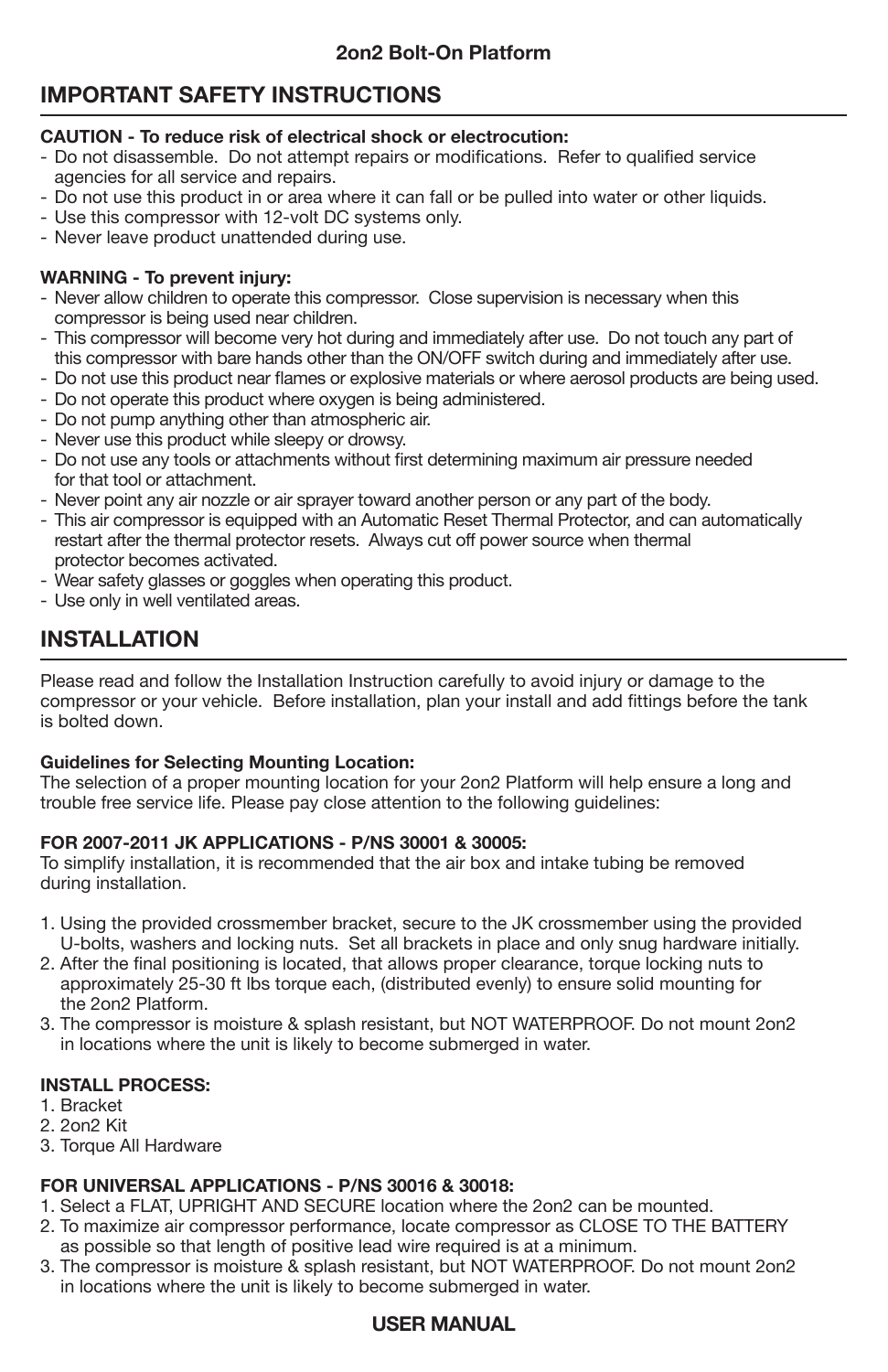# **2on2 Bolt-On Platform**

# **MOUNTING AND WIRING**

- 1. Disconnect ground cable from vehicle's battery.
- 2. Route the included wiring harness to the battery area. Secure harness as needed to prevent movement.
- 3. Install included 80-amp relay (see electrical system schematic).
- 4. Install fittings as desired for setup into billet manifold and install in desired location. A bracket is included to allow easier mounting of the billet-manifold. Be sure to use thread sealant for all fittings and plugs for any unused ports.
- 5. Route air line from air tank to manifold and make connections between air lines and fittings as required. Tighten fittings securely using a wrench (thread sealant required).
- 6. Connect ground wire to a clean ground, (preferably chassis ground) and secure properly.
- 7. Connect positive (Red) lead wire from your wiring harness to the positive terminal of your vehicle battery.
- 8. Check to ensure that the fuse is installed for proper operation.
- 9. Plug the Delphi connectors on the wiring harness into the Delphi connectors coming from the compressors.
- 10. Once the kit is properly installed, connect and test compressor system by running the compressor for a short time to build up pressure in your air tank.
- 11. Once air pressure reaches preset cut out pressure of your pressure switch (145 Max PSI or 200 Max PSI depending on your kit), the compressor will shut off automatically.
- 12. Inspect all air line connections for leaks with soap and water solution. If a leak is detected, the air line may not be cut squarely or pushed all the way in. Tighten and/or remove and re-seal any fitting or air line connections as needed.

# **2On2 Bolt-On Platform Kit Components:**

## **Pre-installed on Two Gallon 5-Port Air Tank:**

- Qty. 2: 400C or 380C air compressors
- Qty. 2: 1/4" Stainless braided leader hoses
- Qty. 2: 1/4" JIC fittings on leader hoses
- Qty. 1: 1/4" NPT swivel to 1/4" NPT swivel T-fitting (remote mount filter)
- Qty. 1: 1/4" NPT Drain cock
- Qty. 1: Sealed pressure switch (P/Ns 30001 & 30016: 110 PSI ON, 145 PSI OFF)
- Qty. 1: Sealed pressure switch (P/Ns 30005 & 30018: 165 PSI ON, 200 PSI OFF)
- Qty. 2: Loomed compressor wires terminated with Delphi connectors
- Qty. 1: Pre-wired Delphi connector on pressure switch wiring
- Qty. 1: 1/4" NPT Safety valve
- Qty. 4: 1/4" Hex plugs

# **Included Kit of Parts:**

- Qty. 1: Toggle switch
- Qty. 1: Electrical terminal pack
- Qty. 1: Fuse holder
- Qty. 1: 60-amp fuse & fuse holder
- Qty. 1: 80-amp relay
- Qty. 2: 1/4" BSP adapters for air lockers
- Qty. 1: T-fitting 1/4" NPT F x 1/4" NPT F x 1/4" NPT M
- Qty. 1: 1/8" to 1/4" NPT adapter (pressure switch)
- Qty. 1: Wiring harness with dual Delphi connectors
- Qty. 2: Delphi connector plug kits
- Qty. 1: Billet 1/4" NPT x 6-port manifold
- Qty. 1: Manifold mounting bracket
- Qty. 1: Air filter housing with installed element
- Qty. 2: Replacement air filter elements
- Qty. 1: Dash panel air pressure gauge (0-160 PSI illuminated)
- Qty. 1: Air pressure regulator (0-200 PSI)
- Qty. 1: 15 ft. DOT air line

# **JK Model Specific 2on2 Kits Only:**

- Qty. 1: Engine bay crossmember bracket
- Qty. 4: U-bolts
- Qty. 8: Washers
- Qty. 8: Locking nuts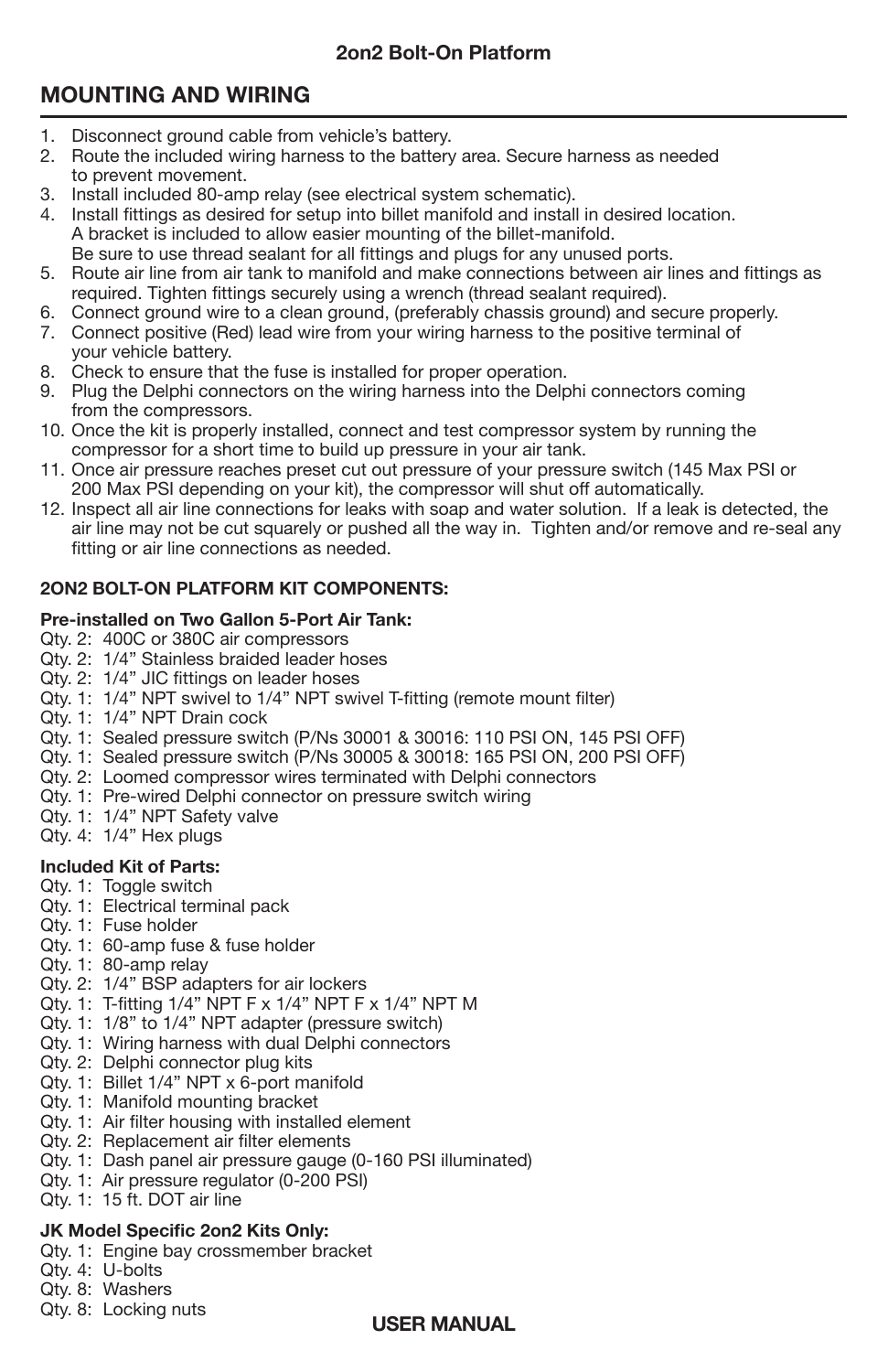# **OPERATING INSTRUCTIONS**

- i 1. **IMPORTANT:** Always operate the compressor at or BELOW the MAXIMUM PRESSURE RATING of the compressor. Please refer to Application & Specifications Sections of this manual for details.
- 2. Always observe the MAXIMUM DUTY CYCLE of the air compressor. Refer to Compressor Applications and Specifications Section of this manual for details. Operation exceeding maximum pressure ratings and or duty cycle will result in damage to air compressor.
- 3. Your air compressors are equipped with an AUTOMATIC THERMAL OVERLOAD PROTECTOR. This feature is designed to protect the air compressor from overheating causing permanent damage to your air compressor. The thermal overload protector will automatically cut off power to your air compressor should the internal operating temperature of the air compressor rise above safe levels during excessive use.
- 4. Should at any time during use, your air compressor automatically shuts off; do not attempt to restart air compressor. Turn power switch to the air compressor to the OFF position. The automatic thermal overload protector will automatically reset when internal temperature of the air compressor drops below safe levels. After allowing air compressor to cool off for about 30 minutes, you can safely resume use of the air compressor by turning on the air compressor.
- 5. To prevent discharge of your vehicle's battery, we strongly recommend that you keep the vehicle's engine running while using the air compressor. Compressor performance is enhanced when operating compressor with vehicle's engine running.
- 6. **IMPORTANT:** ONLY OPERATE THE AIR COMPRESSOR IN WELL-VENTILATED AREAS.

# **AIR TANK PRECAUTIONS**

#### **install process:**

- 1. Bracket
- 2. 2on2 Kit
- 3. Torque All Hardware

#### **IMPORTANT:**

- 1. The 2on2 air tank is rated for either 150 or 200 PSI maximum working pressure, depending on model number of the kit you have purchased. Over pressure operation result in death or serious injury.
- 2. Tank is not to be used as a breathing device.
- 3. Always wear ANSI approved safety glasses when operating air tank.
- 4. Bleed pressure from tank before servicing or adding attachments. DRAIN TANK OFTEN TO REMOVE CONDENSATE. FAILURE TO DRAIN TANK REGULARLY WILL ALLOW TANK TO RUST INTERNALLY.
- 5. To remove any accumulated condensation inside the tank, bleed pressure from tank until pressure is approximately 5 PSI to 20 PSI.
- 6. Drain water from tank by opening the drain cock valve.
- 7. If drain cock is plugged, release all air pressure from tank, remove drain valve and clean or replace, then reinstall.
- 8. After condensate has been drained, close the drain cock.

**IMPORTANT:** Observe air tank Date of Manufacture (stamped on tank leg). Replace air tank 5 years from date air tank was first used, or use the date of manufacture as reference. Your adherence to air tank draining guidelines will determine replacement date of your air tank. RUSTED TANKS CAN FAIL CAUSING EXPLOSIONS OR FATAL INJURIES. Discard tank immediately if tank is rusted internally.

**NOTE:** When using a safety pressure relief valve, point the safety pressure relief valve away from your body. Use the pull ring on the safety relief valve; open the relief valve to vent any pressure inside the tank before attempting to service tank.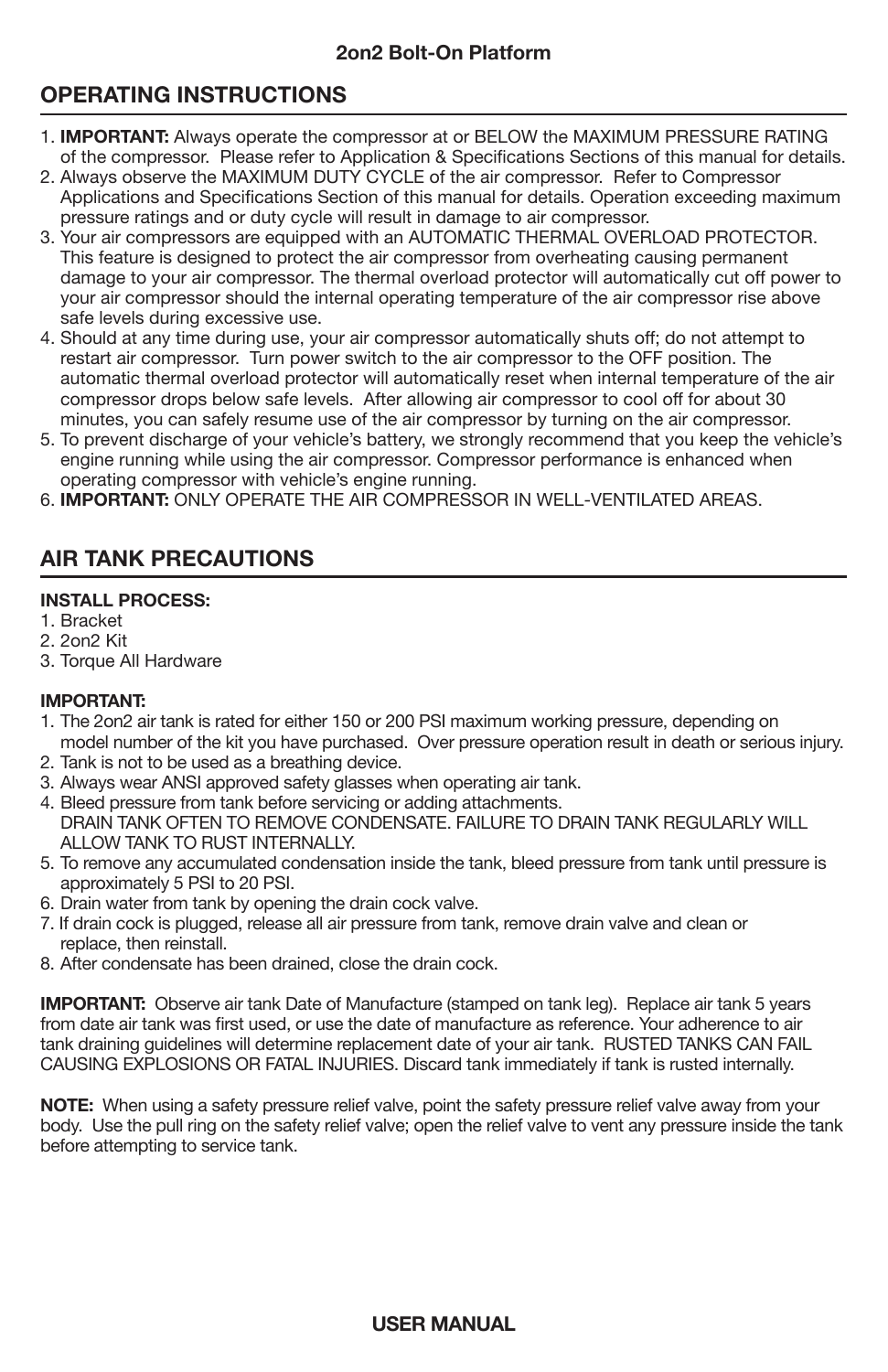# **SPECIFICATIONS**

### 150 PSI 2on2 Platform part numbers:

• 30001 (2007-2011 JK)

• 30016 (Universal)

| 60 Amps<br>60 Amps |
|--------------------|
|                    |
|                    |
| Perm. Magnetic     |
| 1/4                |
| <b>150 PSI</b>     |
| 33%                |
| 200 PSI            |
| $158^\circ F$      |
| $-40^{\circ}$ F    |
| Yes                |
|                    |

### 200 PSI 2On2 Platform Part Numbers:

- 30005 (2007-2011 JK)
- 30018 (Universal)

| Motor Voltage:                     | 12 Volts        |
|------------------------------------|-----------------|
| Max. Current Consumption:          | 44 Amps         |
| Recommended Fuse:                  | 60 Amps         |
| Motor Type:                        | Perm. Magnetic  |
| Horse Power:                       | 1/4             |
| Max. Working Pressure:             | 200 PSI         |
| Max. Duty Cycle (@72°F & 100 PSI): | 100%            |
| Max. Duty Cycle (@72°F & 200 PSI): | 55%             |
| Max. Restart Pressure:             | 200 PSI         |
| Max. Ambient Temperature:          | $158^\circ F$   |
| Min. Ambient Temperature:          | $-40^{\circ}$ F |
| Auto. Reset Thermal Protection:    | Yes             |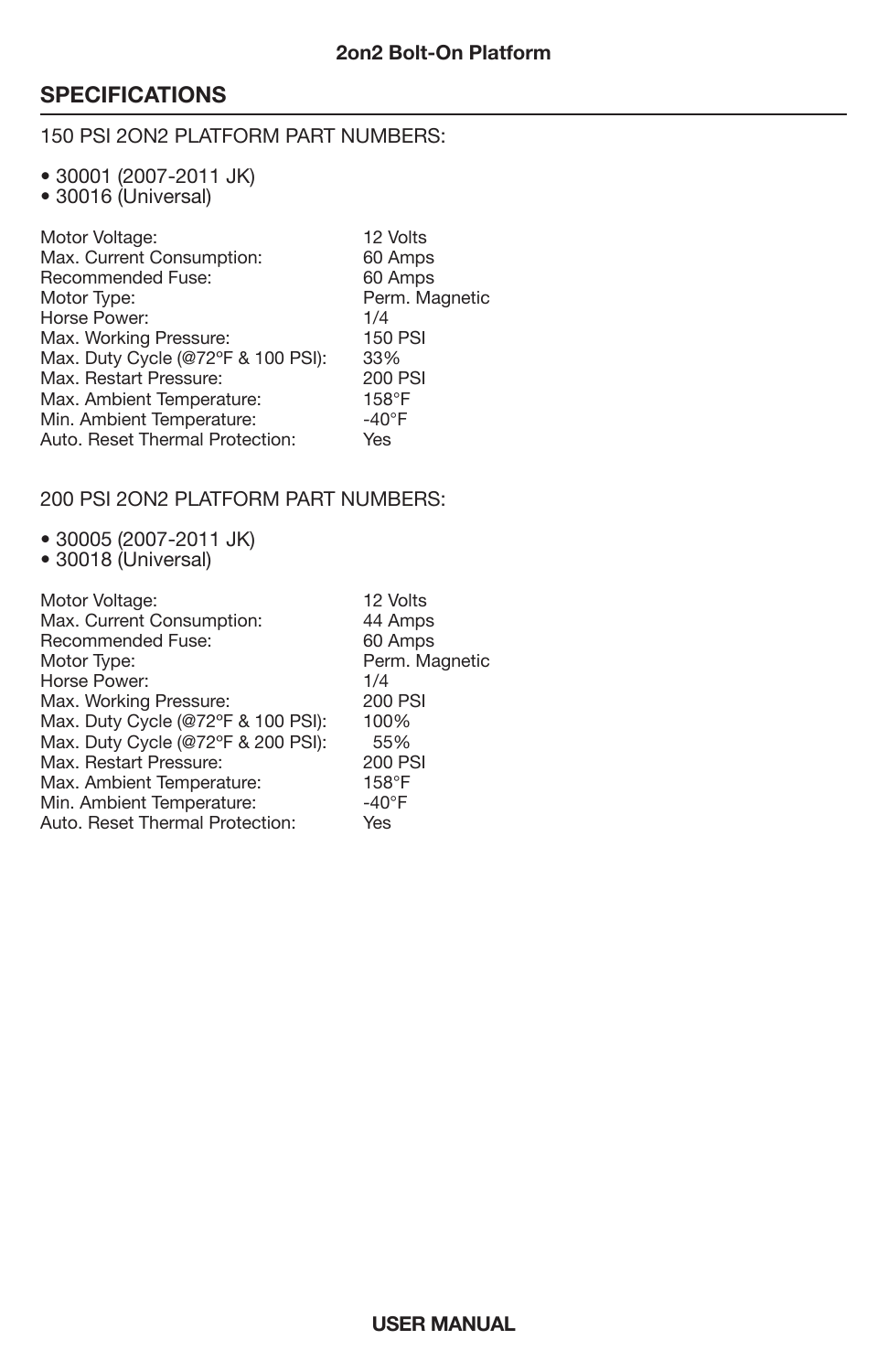### **2on2 Bolt-On Platform**

# **2on2 LAYOUT SCHEMATIC:**

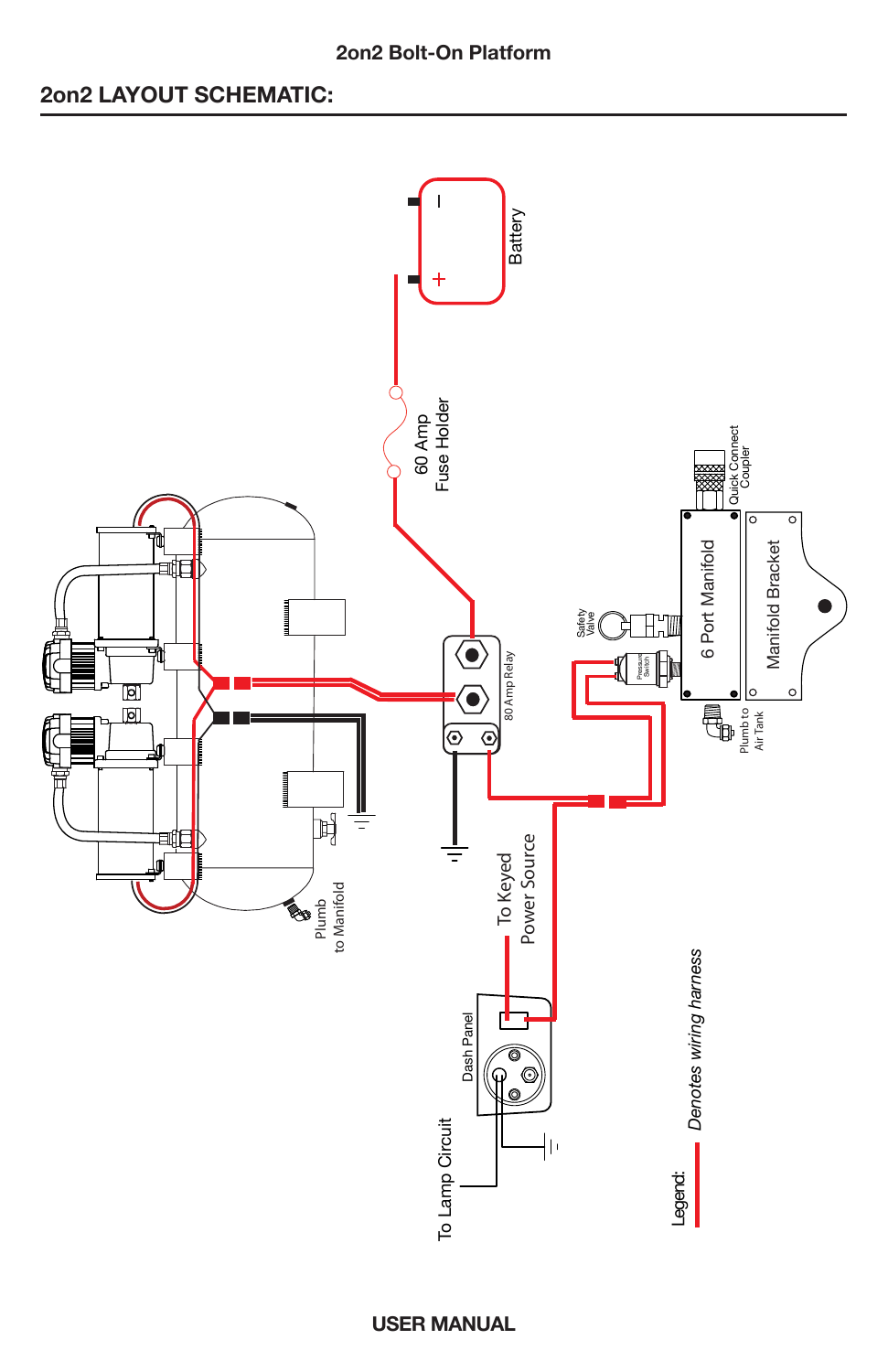# **2on2 Bolt-On Platform**

# **Troubleshooting Guide:**

| PROBLEM:                                                                         | POSSIBLE CAUSE(S)                                                                                                                                              | <b>CORRECTIVE ACTION</b>                                                                                                                                                                                                                                                                                           |
|----------------------------------------------------------------------------------|----------------------------------------------------------------------------------------------------------------------------------------------------------------|--------------------------------------------------------------------------------------------------------------------------------------------------------------------------------------------------------------------------------------------------------------------------------------------------------------------|
| Tank pressure drops when<br>compressor(s) shut off                               | 1. Loose drain cock<br>2. Check valve leaking<br>3. Loose connections                                                                                          | 1. Tighten drain cock<br>2. Replace check valve or<br>compressor(s)<br>3. Check all connections with<br>soap and water solution<br>and tighten                                                                                                                                                                     |
| Compressor runs<br>continuously and air flow<br>lower than normal                | 1. Excessive air usage<br>2. Loose connections<br>3. Worn piston ring or inlet<br>valve.<br>4. Clogged air filter element                                      | 1. Decrease air usage<br>2. Check all connections with<br>soap and water solution<br>and tighten.<br>3. Replace compressor<br>4. Replace air filter element                                                                                                                                                        |
| Compressor runs<br>continuously causing<br>safety valve (if equipped)<br>to open | 1. Faulty pressure switch<br>2. Defective safety valve                                                                                                         | 1. Replace pressure switch<br>2. Replace safety valve                                                                                                                                                                                                                                                              |
| Excessive moisture in<br>discharge                                               | 1. Excessive water in air tank<br>2. High humidity                                                                                                             | 1. Drain tank, tilt tank to drain.<br>Drain tank more frequently<br>2. Move compressor to area<br>with less humidity, or use<br>water separator                                                                                                                                                                    |
| Compressor will not run                                                          | 1. No power, or power switch<br>in OFF position<br>2. Blown fuse<br>3. Motor overheats<br>4. Faulty pressure switch<br>(if hooked up to a<br>pressure switch). | 1. Make sure compressor<br>switch is ON<br>2. Disconnect compressor(s)<br>from power source, replace<br>fuse. (Refer to Specifications<br>section for correct<br>fuse amperage)<br>3. Let compressors cool off for<br>about 30 minutes to allow<br>thermal overload switch to reset.<br>4. Replace pressure switch |
| Thermal overload<br>protector cuts out<br>repeatedly                             | 1. Lack of proper ventilation or<br>ambient temperature is too high<br>2. Compressor valves failed                                                             | 1. Move compressor to well<br>ventilated area, or area with<br>lower ambient temperature<br>2. Replace compressor                                                                                                                                                                                                  |
| Excessive knocking<br>or rattling                                                | 1. Loose mounting bolts<br>2. Worn bearing on eccentric or<br>motor shaft<br>3. Cylinder or piston ring is worn                                                | 1. Tighten bolts<br>2. Replace bearing or<br>piston assembly<br>3. Replace piston or compressor                                                                                                                                                                                                                    |

#### **CAUTION: NEVER DISASSEMBLE COMPRESSOR WHILE COMPRESSOR IS PRESSURIZED.**